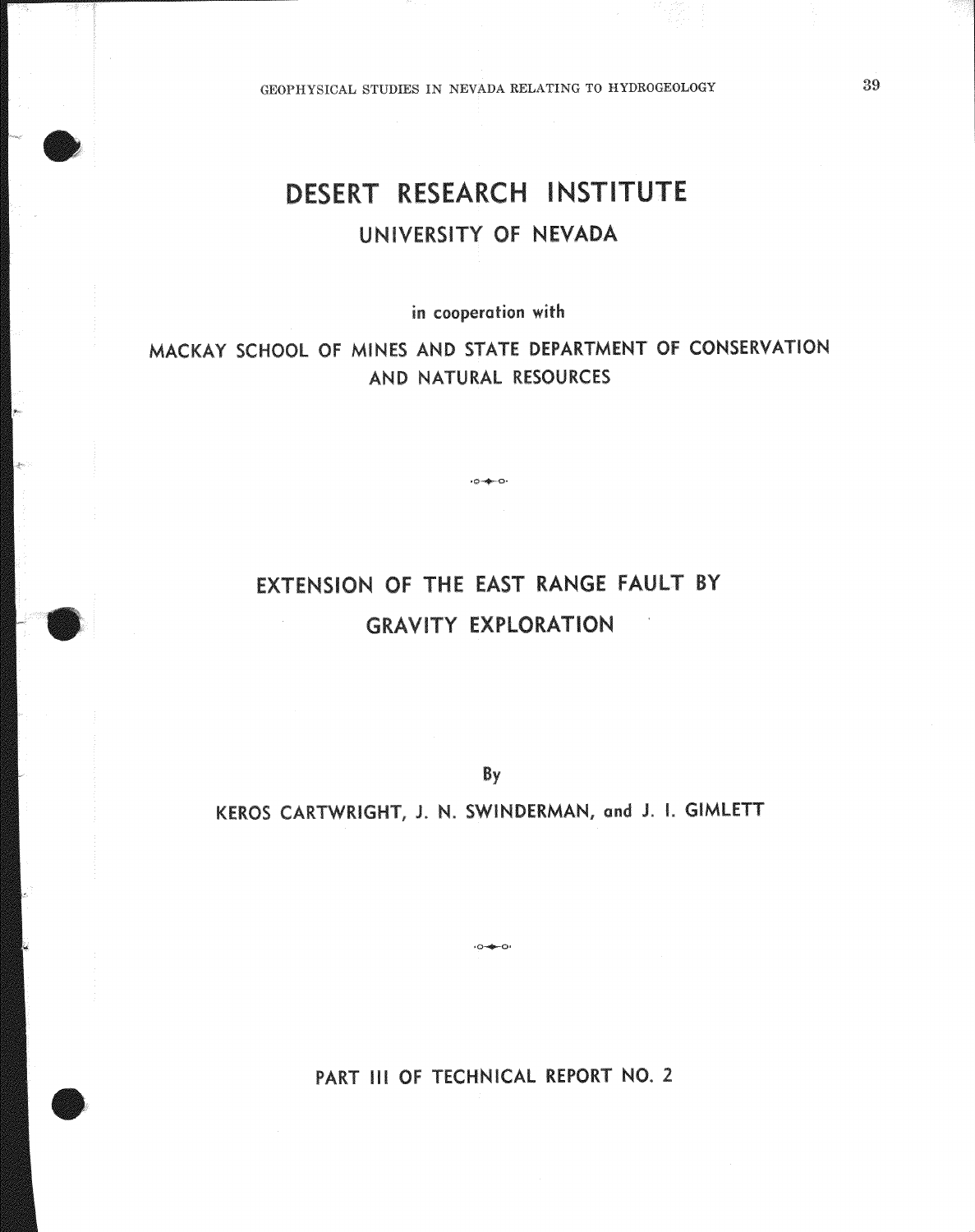# **CONTENTS**

|                         | Fage. |
|-------------------------|-------|
| INTRODUCTION 41         |       |
| SURFACE GEOLOGY 22      |       |
| GRAVITY SURVEY          |       |
| REFRACTION SURVEY 45    |       |
| DEPTH DETERMINATIONS 46 |       |
|                         |       |

# LIST OF ILLUSTRATIONS

| Figure |                                                                | Page |
|--------|----------------------------------------------------------------|------|
| 1.     | Hydrograph of flow in Humboldt River between Comus             |      |
|        | and Rose Creek Gaging Stations                                 |      |
| 2.     | Geologic map of the Rose Creek constriction                    |      |
|        | of the Humboldt River                                          | 43   |
| 3.     | Gravity map of the Rose Creek constriction                     |      |
|        | of Humboldt River                                              |      |
|        | 4. Seismic refraction profile near the Rose Creek constriction | 45   |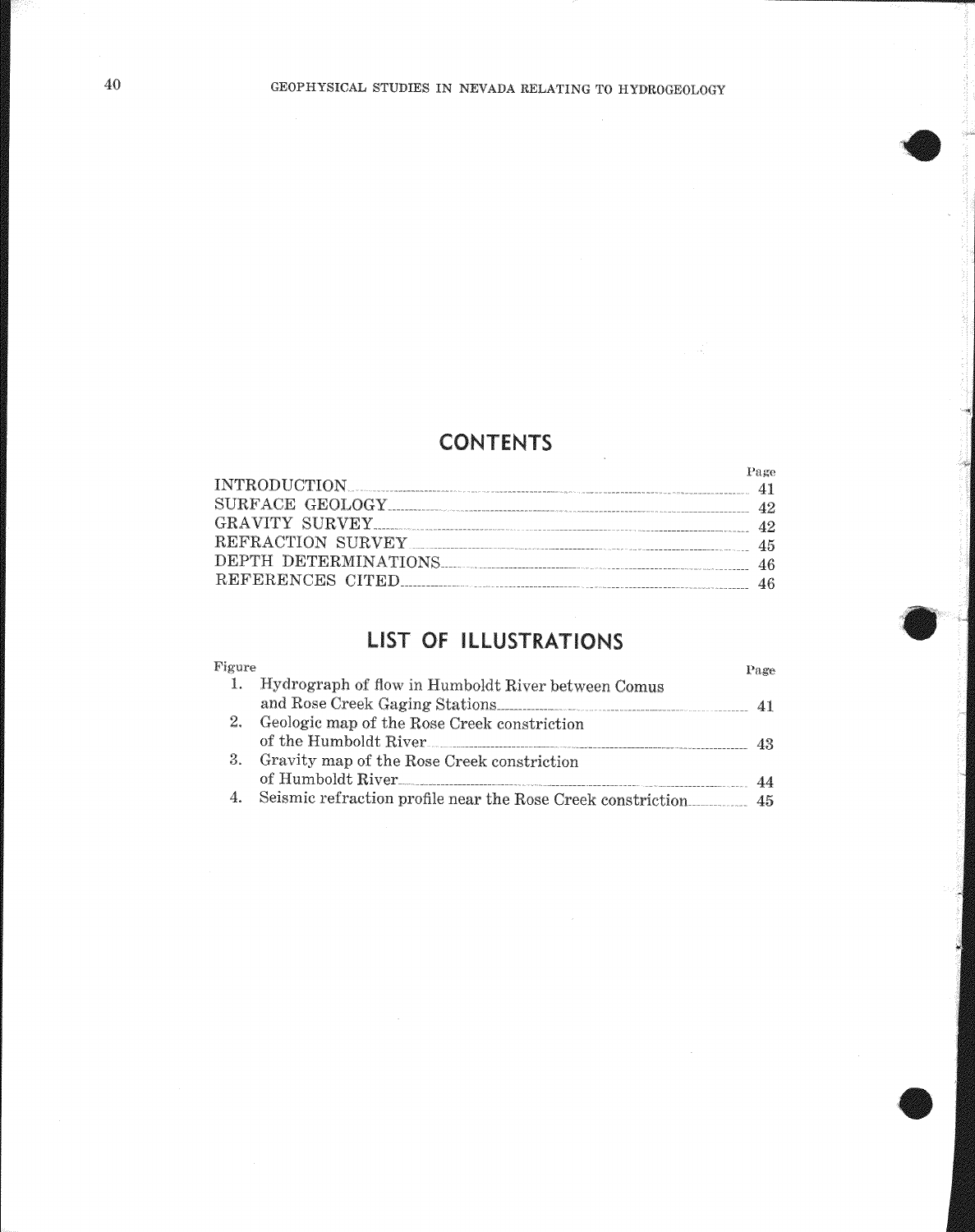### **INTRODUCTION**

Geophysical studies were initiated in 1959 in the Humboldt River Basin near Winnemucca, as part of the Humboldt River Research Project sponsored by the Nevada Department of Conservation and Natural Resources. The geophysical portion of the project, carried out in conjunction with hydrologic studies, was begun by G. M. Wilson in 1959, and continued in subsequent years by the writers. In part the data in this report have been taken from Wilson's report (1960).

In the early phases of the project it was noted that the low-water flow of Humboldt River increased in the area of the lower Hillyer and lower McNinch ranches (Figure 1) approximately 10 miles southwest of Winnemucca; this area is herein called the Rose Creek constriction of Humboldt River. The increase in flow occurred in

spite of the fact that there are no surface tributaries along this stretch of the river. To explain this it was proposed that part of the gain of the river might be due to a buried bedrock high acting as a partial barrier to the down-gradient movement of ground water. In addition it was necessary to calculate the depth of alluvial fill so that the ground-water underflow out of the study area could be determined with some precision for the water budget. A gravity survey was made to study the depth and configuration of the bedrock in the Rose Creek constriction. This report is primarily concerned with the results of the gravity survey.

Several salient features of the bedrock configuration, as revealed by the gravity survey, were checked by seismic refraction surveys. Also, one test hole was drilled to bedrock; this hole was located on a gravity high.



Figure 1. Hydrograph of flow in Humboldt River between Comus and Rose Creek Gaging Stations.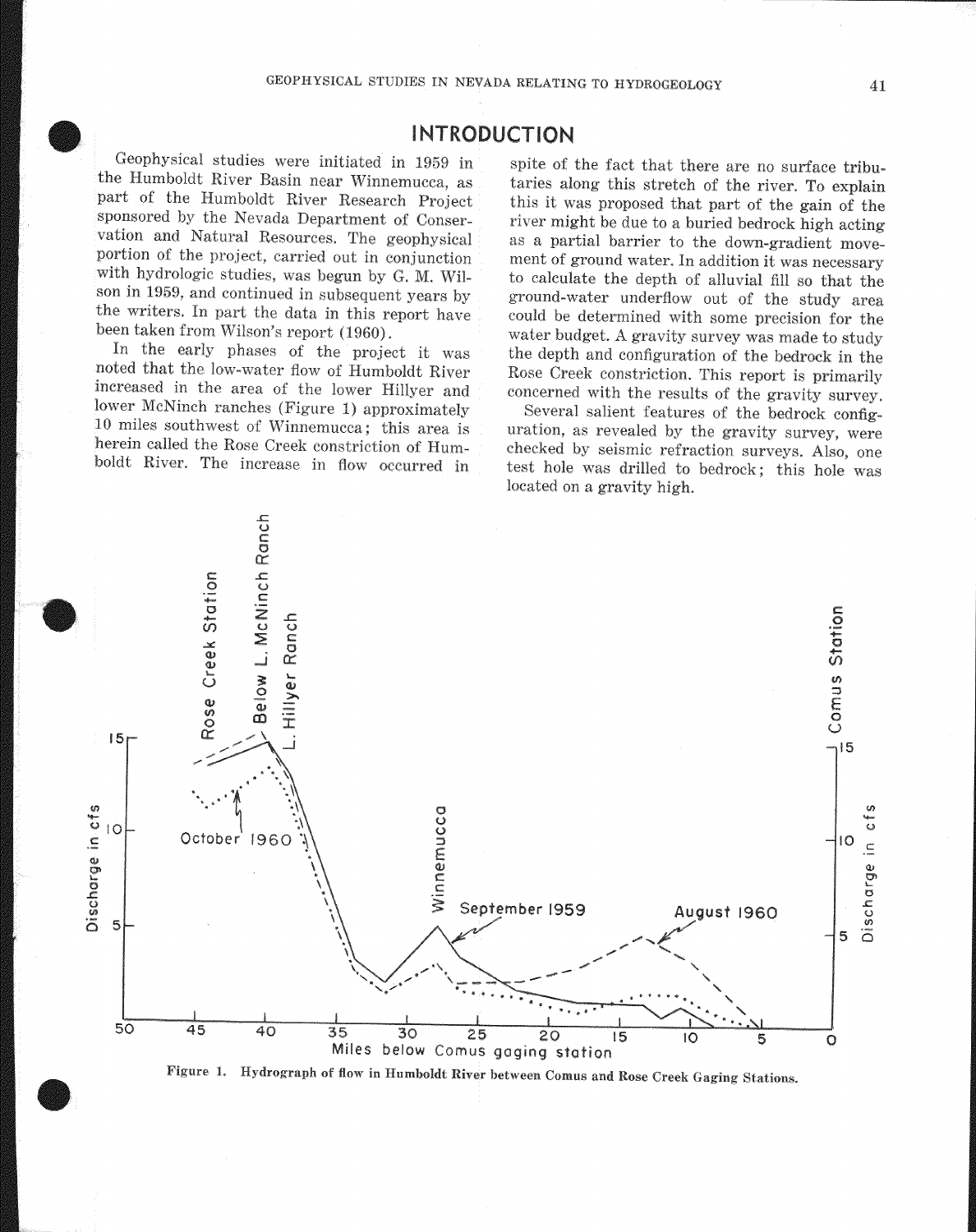## SURFACE GEOLOGY

The consolidated rocks of the area are described in detail by Ferguson, Muller, and Roberts (1951) and Willden (1961). The following interpretations have been largely drawn from these sources. Since the geology of the adjacent ranges is not within the scope of this paper, only a general summary is presented.

The ranges within the study area, the East Range and the Krum Hills, consist of a great thickness of Triassic rocks which were intruded by late Jurassic or Cretaceous plutonic rocks. The Ranges are of the block-faulted type typical of the Basin and Range physiographic Province. The preplutonic rocks were strongly deformed by folding and thrusting. Tertiary and Quaternary subaerial and lacustrine deposits and volcanic rocks are present along the flanks of the ranges. One basalt flow forms a louderback on the north side of Humboldt River.

Three Basin and Range type faults are present in the immediate area, the first only partially mapped by the writers is north of the river, the second bounds the north side of the East Range. and the third bounds the west side of the Range. This paper deals with the extension of the latter, the so called East Range Fault, under the lacustrine and fluviatile deposits of late Quaternary and Recent age. This fault, as mapped by Ferguson, et al. (1951), from surface evidence is shown on the geologic map (Figure 2); the East Range Fault extends along the western flank of the East Range northward to about Sec. 33, T, 35 N., R. 36 E. Gravity data suggest that the fault extends further northward beneath the of Quaternary and Recent age to the vicinity of the section line between Secs. 21 and 28, T.  $35$  N. R. 36 E., where it may be cut off by a cross fault.

### **GRAVITY SURVEY**

All gravimetric observations were made with a Worden "Educator" gravity meter with a scale constant of 0.4657 previous work with this meter it is felt that the probable error of observation, including the driftremoval process, is somewhat less than 0.20 milligal. All elevations were obtained by differential leveling. Horizontal positions were obtained using a variety of methods, including: traversing (both with chain and odometer), map and photo identifying well sites and ends of traverses, and using a Nevada Highway Department traverse. The gravity map (Figure 3) shows the simple Bouguer anomaly data contoured. For the Bouguer density  $2.67g$ /cc was used. Errors in assumed density would lead to very small errors in the anomaly because of the small elevation range encountered in the area. No terrain corrections were made. If had been included in the anomaly their effect.

would have been to increase the anomaly up to the ranges, less  $(0.5 \text{ mgal.})$  in the flood plain.

The isogal map (Figure 3) shows a marked positive anomaly along the section line between Secs. 16 and 15, 21 and 22, and 28 and 27, which probably is produced by a northward trending buried bedrock high across the constriction. The low point or saddle is near the corner of Secs. 21, 22, 27, and 28. The anomaly drops off steeply to the west  $(23)$ mgal, in 3.5 mi.) and slightly to the east (4.5 mgal, in 2.0 mi.). The steep gradient on the west side of the high strongly suggests a normal fault as shown on the geologic map (Figure 2). It is obvious that this fault corresponds closely enough in location and strike with that of the East Range Fault, which was mapped on surface evidence, to be a continuation of that same fault.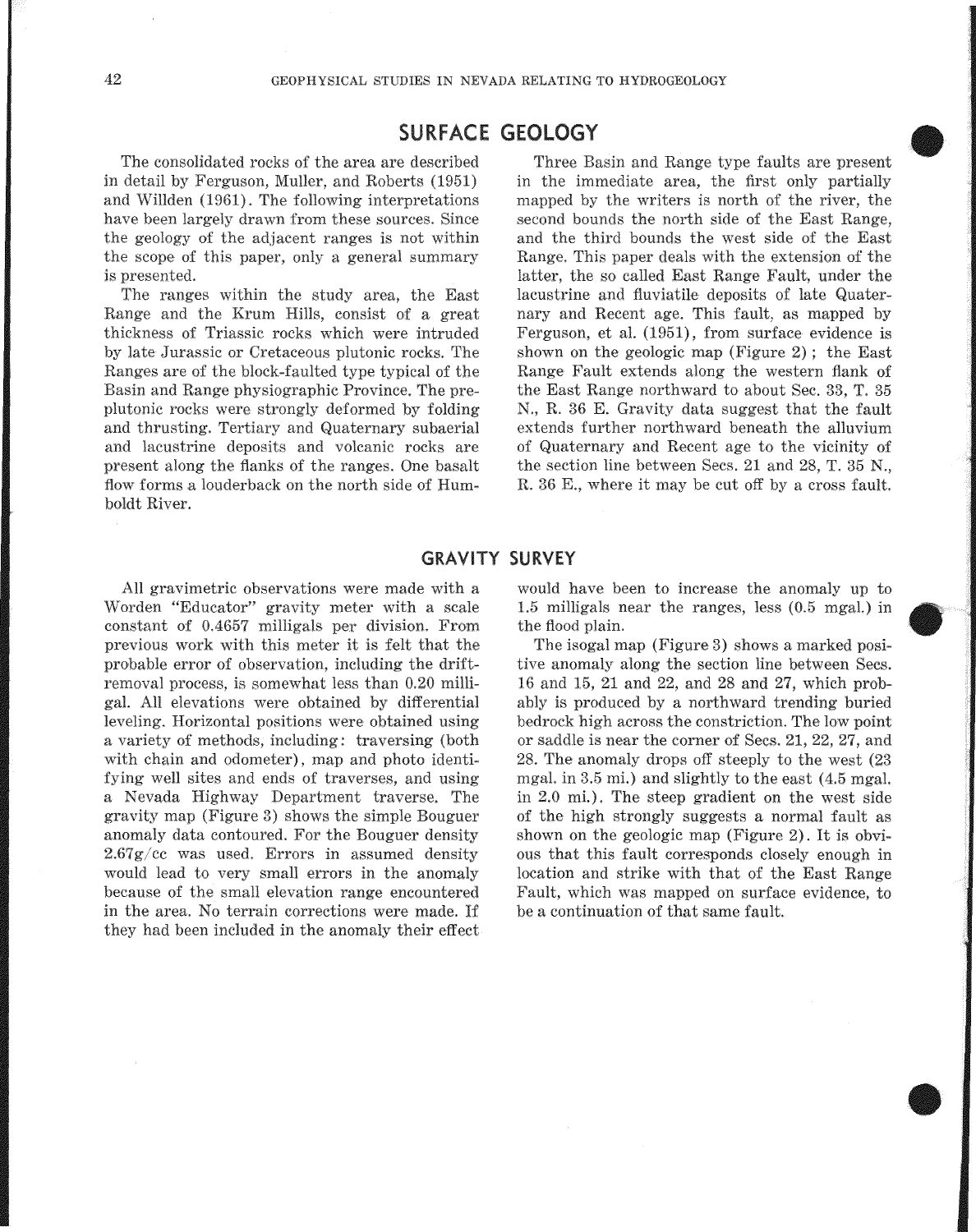

#### LEGEND





- Ferguson, H.G., Muller, S.W., Roberts, R.J. (1951), Geologic map of the Winnemucca Quadrangle, Nevada: U.S. Geol. Survey Geol. Quad. map  $GQ - H$ .
- Willden, Ronald (1961), Preliminary geologic map of Humboldt County,<br>- Nevada: U.S. Geol. Survey Mineral Inv., Field Studies.map MF-236.



**CEOPHYSICAL** 

SHUDIES

 $\overline{\mathbf{z}}$ 

NEVADA

**RELATING** 

 $\vec{c}$ 

кооподвоени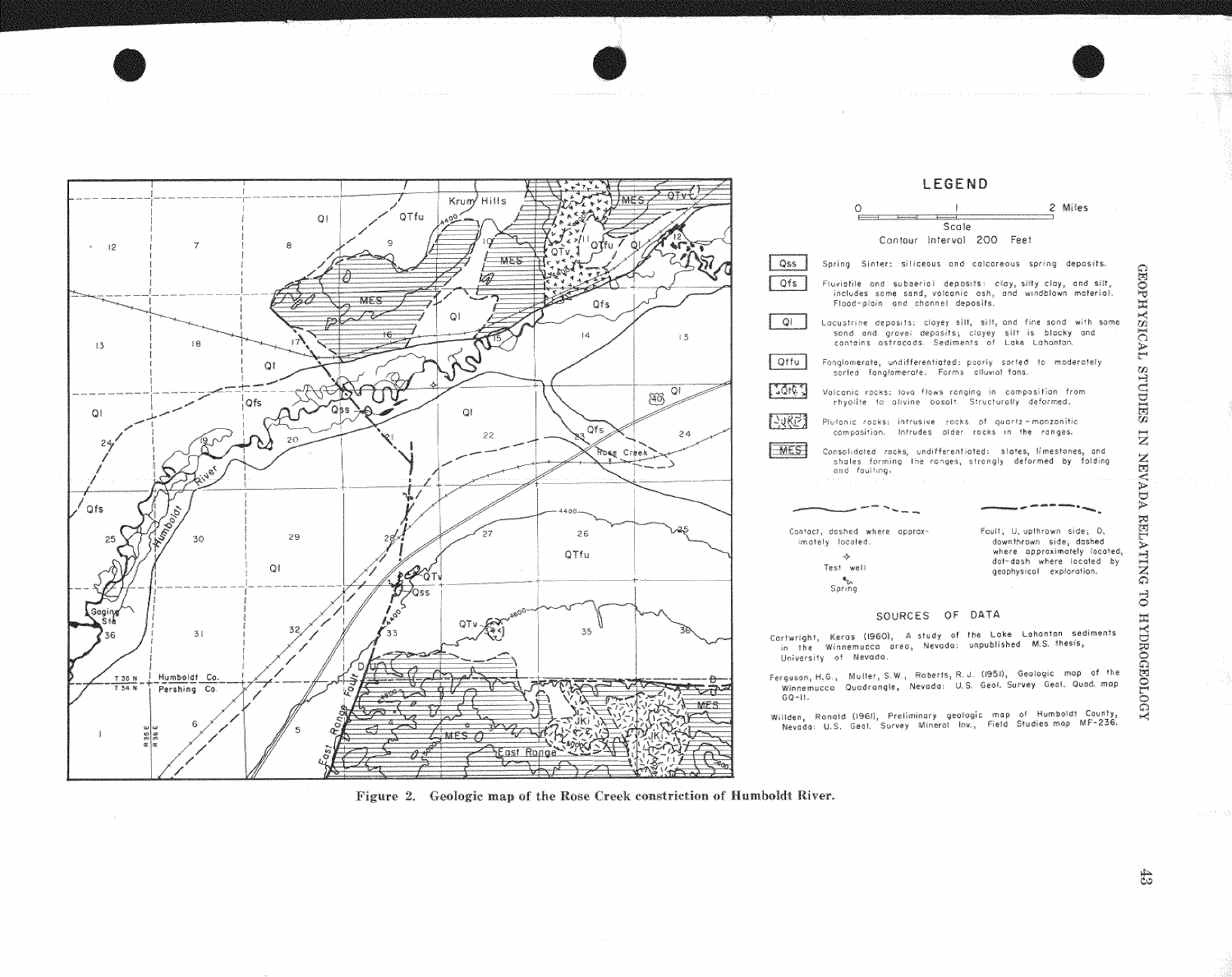



Figure 3. Gravity map of the Rose Creek constriction of the Humboldt River.

44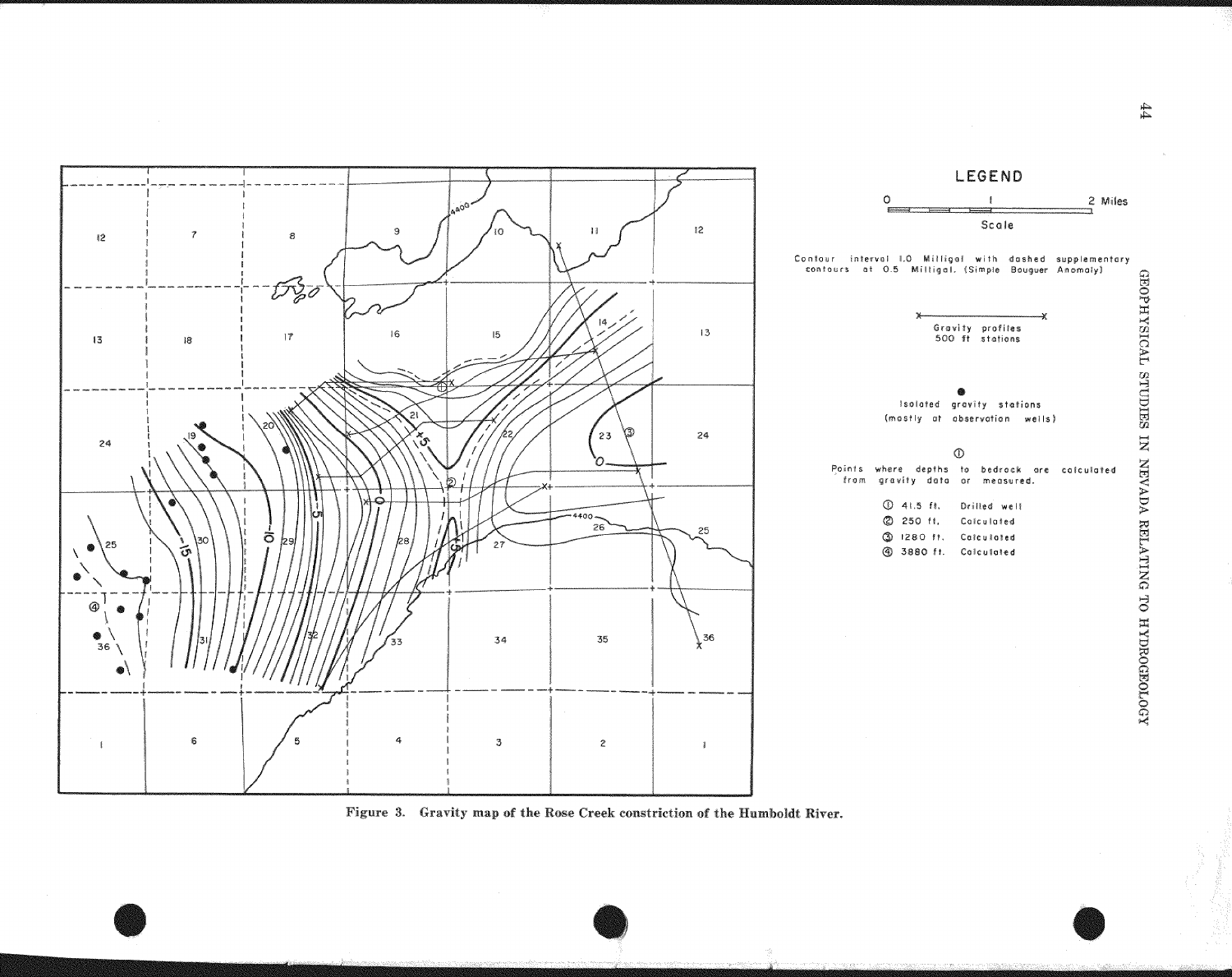A seismic refraction profile at the southeast corner of Sec. 21, T. 35 N., R. 36 E., i.e., at site number  $(1)$  of Figure 4, verified the presence of the bedrock high (W. W. Dudley, Jr., personal communication). At this spot the depth to a highspeed  $(13,000 \text{ ft./sec.})$  horizon was only 29 feet. A well drilled at this location penetrated the unconsolidated valley fill and bottomed in slates at 41.5 ft. The difference between the two depths is probably caused by undulations in the bedrockvalley fill interface.

A very interesting seismic profile was run, some 80 ft. south of and parallel to the aforementioned one, with a Dynametric Seismic Timer. Consistent returns were obtained at 10-foot stations out to 300 ft. with this "Flintstone" unit. The data are plotted in Figure 4. This figure shows the classic refraction profile across a buried step. The difference between the depths as computed at each end of the profile, 18 ft. on the west and 11 ft. on the east, is the same as the 7 ft. obtained using the step in time discontinuity. This 7-foot escarpment, downthrown on the west, could be attributed to something prosaic, like a buried river bank. It would be more aesthetically pleasing, however, to attribute it to relatively recent movement along the extension of the East Fault. It is on strike and the displacement is in the proper direction.

The seismic method also proved useful in another area. The outcrop in the northwest corner of Sec. 21, marked Qss, was originally thought to be bedrock, though it does not lie on the gravity high, but rather on the west flank. A refraction survey, here, revealed that this outcrop, which does show a high velocity, has no "roots" and seems to be lying on the surface (L. D. McGinnis, personal communication). Based on this and petrographic evidence this rock has tentatively been identified as siliceous spring sinter.